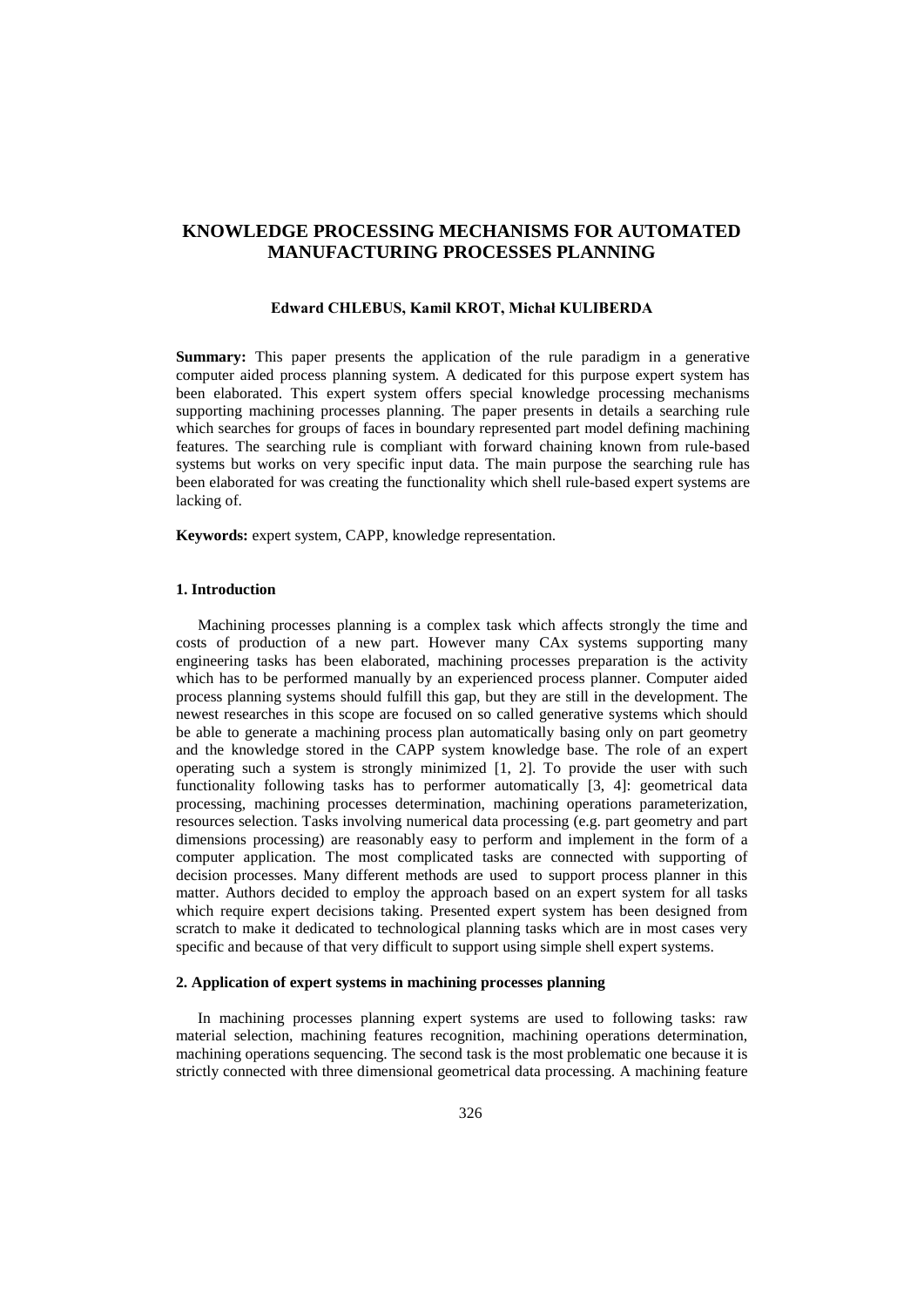represents a piece of part geometry which has a technological meaning i.e. there are known manufacturing techniques allowing creating it. The most common examples of machining features are: holes, grooves, pockets and steps. The next task performed by a machining process planner involves assigning of machining operations to previously recognized machining features. Machining operations are used to make a desired shape from a raw material. In most cases they consist in removing some parts of the raw material by a moving tool. The type of machining operations and their parameters depend on the class and parameters of the machining feature. The last task which also requires planner knowledge and experience – machining operations sequencing – consist in setting recognized features in a correct order. Planner has to consider many constraints which limits possible locations of features in the final sequence. These constraints result from the nature of removal machining – some features consist reference objects required to machine another features, some features are nested and can be machined only when nesting them features are ready. Such constraints are called critical because they affect directly the dimensional and geometrical accuracy of a machined part. However obeying critical constraints allows obtaining a correct part, the sequence of residual features affects the machining process costs and time. Hence choosing the optimal machining features sequence is an very important process planner activity. Considering the fact that the number of all possible operations sequences may be huge, selecting optimal one is a task which requires not only domain knowledge but also experience. Finding optimal operations sequence automatically requires employing different artificial intelligence methods like genetic algorithms, but the critical sequence can be easy defined and obtained using simple if-then rules.

As shown above most of process planner knowledge can be represented in form of decision rules known from rule-based systems. Unfortunately, knowledge in such systems is stored in form of facts consisting of <Object, Attribute, Value> triple. Such straight forward knowledge base structure does not allow using rule-based systems to support machining process planner decisions. Moreover, shell rule-based expert systems are lacking of following functionalities:

- − representation of hierarchical dependencies,
- − managing sequence of objects,
- defining rule conditions in form of mathematical equations.

Because of following limitations of rule-based shell expert systems authors developed their own expert system dedicated for supporting machining processes planner decisions. The developed system supports a few different ways of knowledge processing. Every knowledge processing mechanism is defined as a different class of rules. The most important one has been named as searching rule class and is described in details below.

# **3. The searching rule**

The searching rule represents a knowledge processing mechanism elaborated to deal with following decisional problems: machining features recognition and machining operations determination. The first issue is strictly connected with geometrical data processing while machining operations determination deals mainly with searching through hierarchical structure of the knowledge base. But considering the fact that the knowledge base of the developed expert system has the hierarchical structure, both issues can be handled by the same class of decision rules. The main difference is in sets of input and output parameters of rules but the way they are processed is the same in both cases. The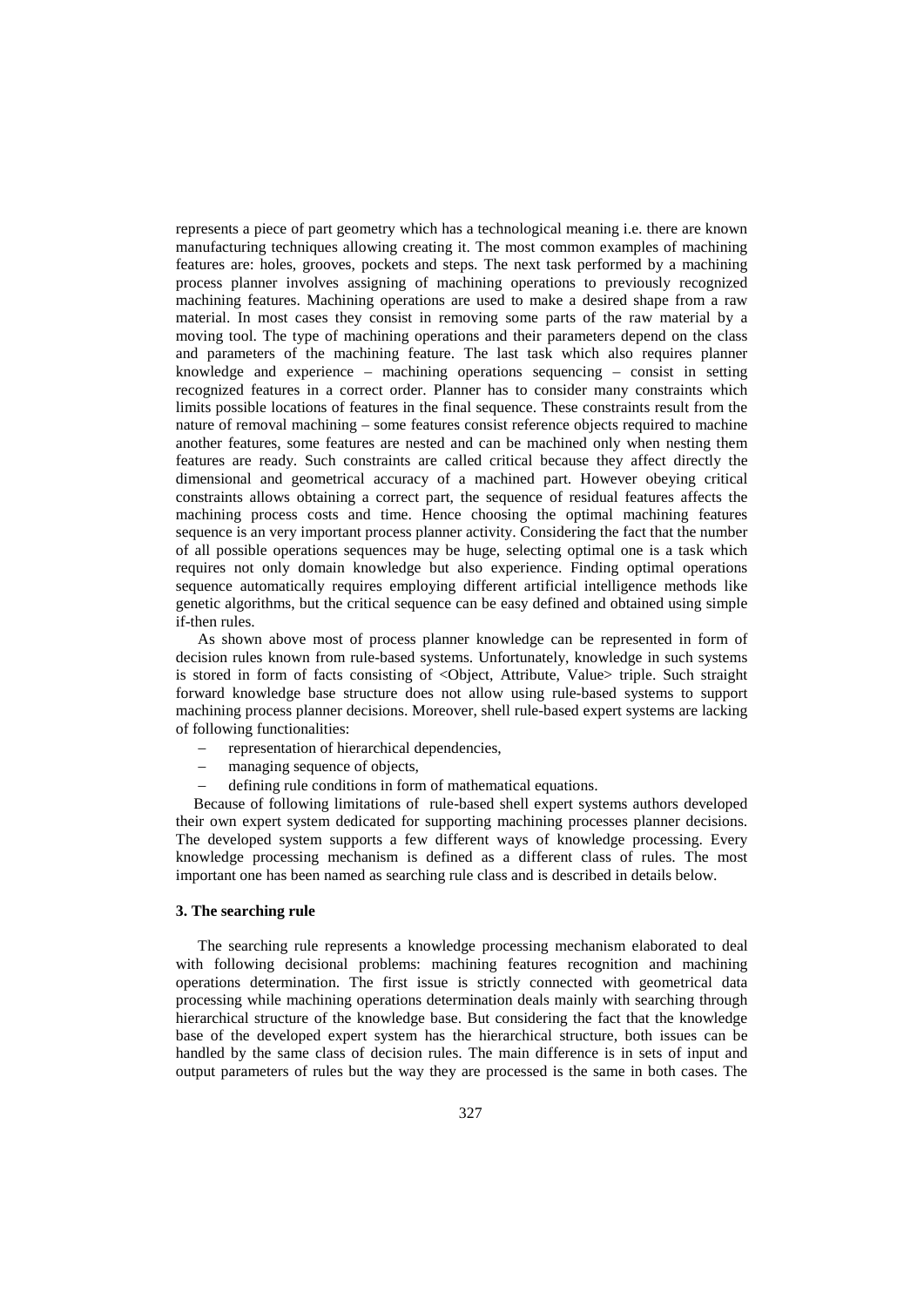searching rule works according to forward chaining i.e. it starts with some input data and in this case by searching through knowledge base tries to generate more data till the goal is reached or no more new facts can be generated. What differs searching rules from traditional decision rules is the fact that every searching rule can be used many times in one reasoning iteration. E.g. the rule searching for through holes is fired the number of times equal to the number of through holes in a part. The need of reusing the same decision rules in the same iteration of reasoning precludes application of a typical rule-based expert system. In such systems every decision rule is strictly connected with one or more predefined <O, A, V> triples. E.g. rule-based recognition of machining features in a B-Rep part model requires preparation of a list of conditions describing geometrical relations between faces which are needed for the group of faces to be recognized as a machining features of a specific type. Similarly when assigning a manufacturing process to previously recognized machining feature it is necessary to define required feature parameters. These parameters describe machining feature shape, dimensions, surface roughness and many others conditions which must be met to assign specific machining operations to the feature. Both kind of rules can be fired many times in one reasoning iteration – part can consist of many machining features of one type and the same set of machining operations can be assigned to many machining features. Moreover in both cases the same rule must check many different <O, A, V> triples describing parameters of specific objects. The next common feature of both issues is the complexity of conclusive side of decision rules. Both rule-based machining features recognition and rule-based machining features parameterization require hierarchical structures to be added to a knowledge base. When a new machining features is recognized it is required to add many parameters to the knowledge base. Similarly when machining operations are assigned to a machining feature many parameters must be added to the knowledge base and they must be connected with the feature in some way.

Summarizing, decision rules are straight forward approach which can be used to describe many processes involving decision taking but implementing them rule-based shell expert systems use too simple method for knowledge representation and offer very limited flexibility of rules definition. Description of dependencies between machining features constituting a part and machining operations parameterizing them cannot be done using simple list of <O, A, V> triples. Every machining feature consist of a list faces, every face is described by a surface it is laying on, every surface has its type and parameters. It is easy to see that such dependencies are can be represented in form of a hierarchical structure. In such a structure every object may have unlimited number of different objects being their children, every child can have their own child-objects etc. At the end of this structure are attributes which describe specific parameters of their owners. Parameters necessary in technological knowledge processing can be one of two basic types: numerical and symbolical. The hierarchical structure describing machining features constituting a part and their parameters is presented in figure 1. In case of using simple  $\langle O, A, V \rangle$  triples to describe such dependencies long names of objects and attributes as well as additional triples had to be used.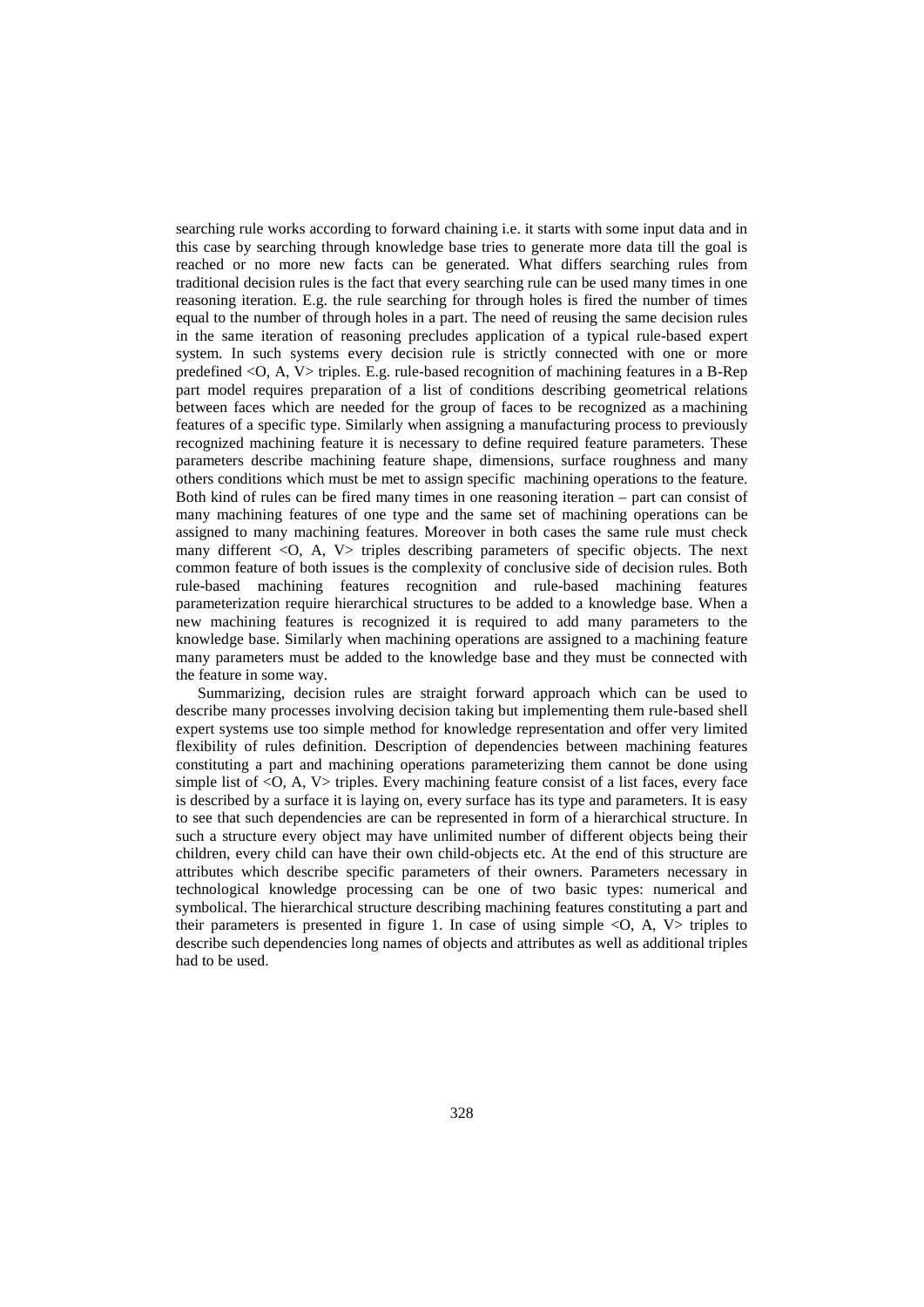

Fig. 1. Hierarchical structure representing machining features and their parameters

Using such a knowledge base structure requires dedicated inference engine. Considering the assumption that every rule can be fired for many  $\langle O, A, V \rangle$  triples the user must be provided with the functionality allowing definition of a mask of objects matching the pattern he is thinking of. E.g. the user may want to define a machining process for through holes in a specific diameter range. In this case all objects representing through holes must be checked by the inference engine. By dint of following requirements it was not possible to use simple rule-based shell expert system and that is why authors decided to develop their own expert system addressing all knowledge processing and knowledge representation requirements partly discussed above. All functionalities which developed system must provide the user with are as follow:

- Representation of hierarchical dependencies in the knowledge base,
- Inference engine supporting searching through facts in the knowledge base hierarchical structure,
- Firing the same decision rule for many combinations of facts defined as patterns instead of precise  $\langle O, A, V \rangle$  triples,
- − Computation of geometrical and mathematical dependencies defined by the user in a left hand side of decision rules.

The last functionality was not discussed yet. It is strictly connected with the issue of machining features recognition. Inference engine has to analyze many geometrical relations between faces and has to calculate some mathematical formulas (distances, angles between surfaces, normal vectors etc.) to check if selected group of faces matches a machining feature pattern. The working principle of searching rule is presented in fig. 2.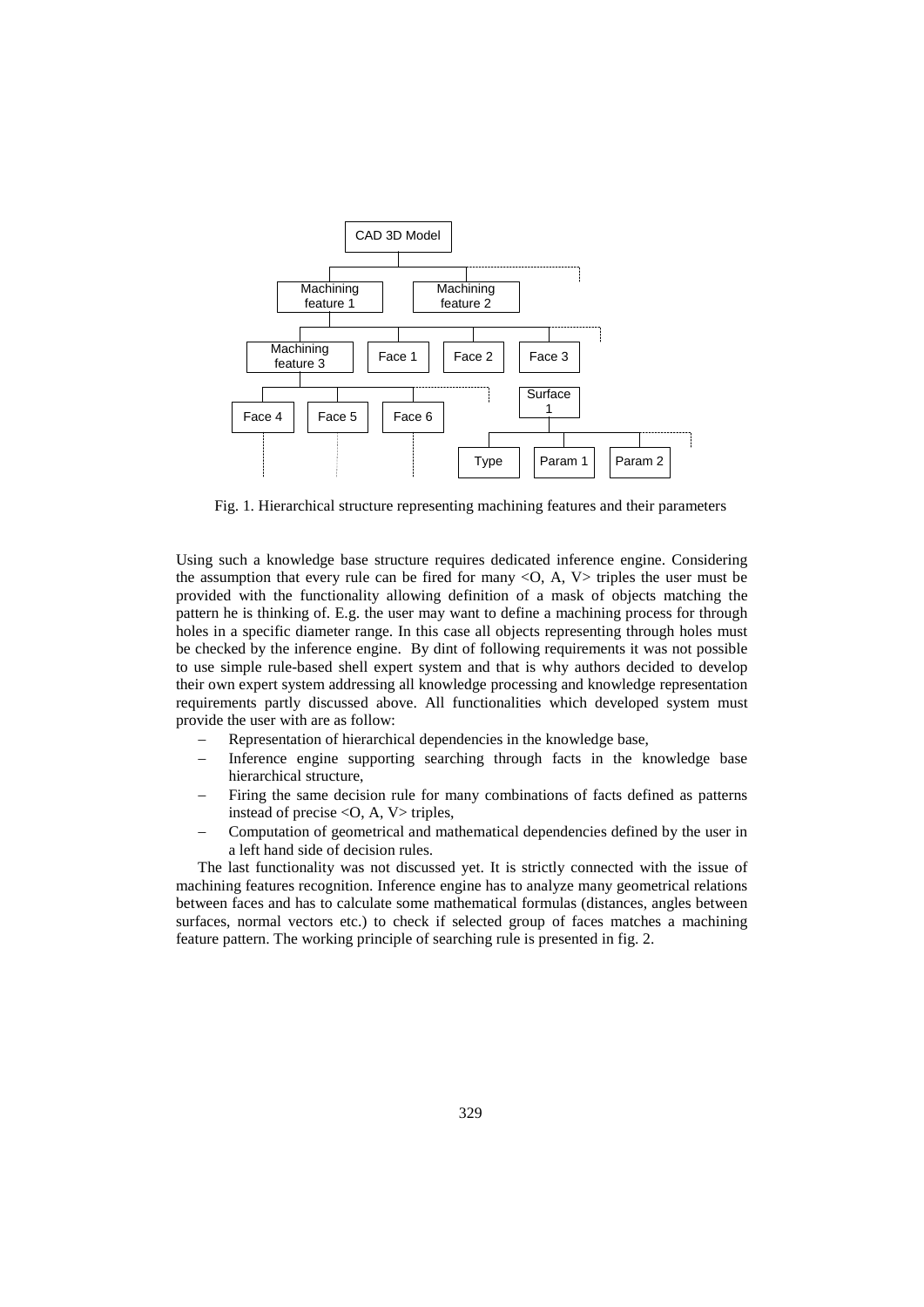

Fig. 2. The working principle of searching rule

By the term 'group of objects' it is understood e.g. in case of machining features recognition issue a group of faces which match the pattern of specific machining features. Such faces are represented by objects having a common parent-object which represent the part in the knowledge base. The left hand side of the rule describes the machining feature pattern. E.g. to recognize two faces as a blind hole following conditions must be met:

- there is one face F1 laying on a cylindrical surface, having two external loops L1 and L2 in form of parallel circles,
- there is one face F2 laying on a planar surface having one external loop L3 in form of circle,
- external loop L3 must be exactly the same as external loop L1 or L2.

In the elaborated system the inference engine while firing a searching rule tries to find all objects which are described not by names but by masks. The rule must be fired as many times as many combination of objects matching the pattern are found. E.g. a rule responsible for parameterization of a machining feature may search for objects which names include specific text like 'through hole' which can be a part of a full name of an object. The full name of the object may include additional information which allow the system and the user to differ between many objects of the same type e.g. group of pockets defined in a left hand side of a rule as following text '\*pocket\*' where asterisk can be substituted with any text.

Another issue connected with developing the dedicated for technological purposes expert system is the place where the structure in the right hand side of a rule will be located. This problem do not exist in rule-based expert systems where a knowledge base consist of a list of <O, A, V> triples. In the developed system the location of added structure must be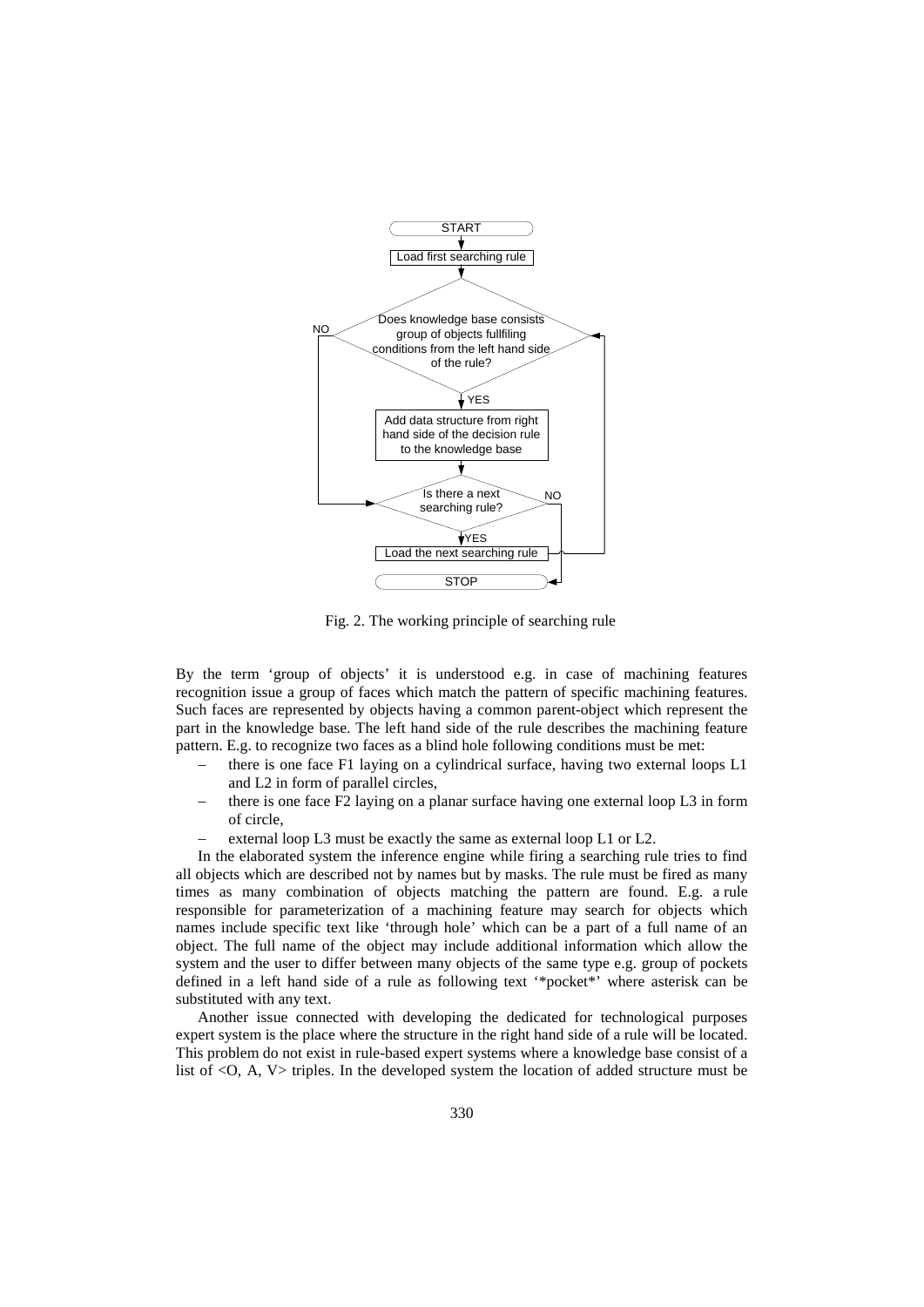defined as a parameter of the rule. It is allowed to add this structure as a child of one of objects from left hand side of the rule or as a child of another object existing in the knowledge base. The values of attributes may depend of values of attributes from left hand side of the rule e.g. diameter of an identified through hole is equal to the diameter of a face located on a cylindrical surface matching the pattern. Sometimes this dependence may be more complicated and has to be described as an equation e.g. depth of a pocket is equal do the distance between two faces located on two planar and parallel surfaces.

In practice, using searching rules and hierarchical knowledge base allows adding different versions of machining processes for one machining feature. It allows later to choose the best possible version of the whole machining process. The process of adding alternative machining operations using two searching rules is illustrated in fig. 3.



Fig. 3. Effect of adding alternative machining operations using searching rules

According to this diagram the process of machining operation assigning requires at least one machining feature. The process of machining features recognition requires in most cases many objects representing faces to be present in the knowledge base. While assigning of machining operations to machining features bases only on parameters of machining features (it bases on parameters of one object), machining features recognition checks dependencies between attributes of many objects. These dependencies are of geometrical nature and are presented in fig. 4. Considering the fact that checking geometrical relations in the geometry of the part is obligatory in automatic features recognition and calculating these relations requires solving complicated equations, authors implemented them as an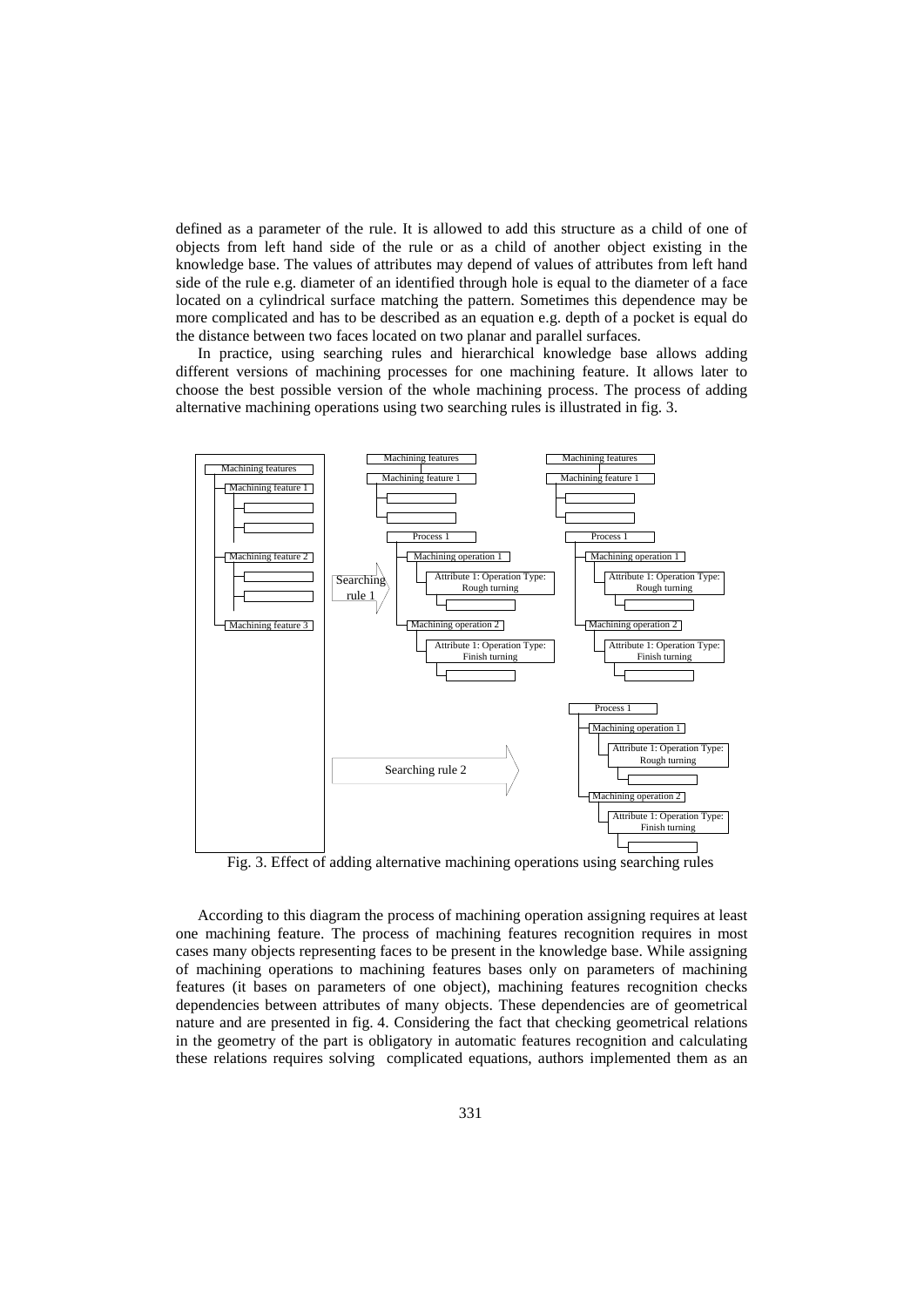extension of standard comparison operators used to compare values of attributes in the left hand side of a decision rule.



Fig. 4. Geometrical relations between faces

Following comparison operators are available:

- parallelity operator returns the value of truth in case when both compared faces are parallel, if faces are of cylindrical type they symmetry axes must be parallel,
- parallelity (normal vectors directed inwards) operator returns the value of truth if faces are parallel and they normal vectors are directed inwards i.e. the normal vector of the first face is directed towards second face and the normal vector of the second face is directed towards the first face,
- − parallelity (normal vectors directed outwards) operator returns the value of truth if faces are parallel and they normal vectors are directed outwards i.e. in opposite directions if compared to the previous case,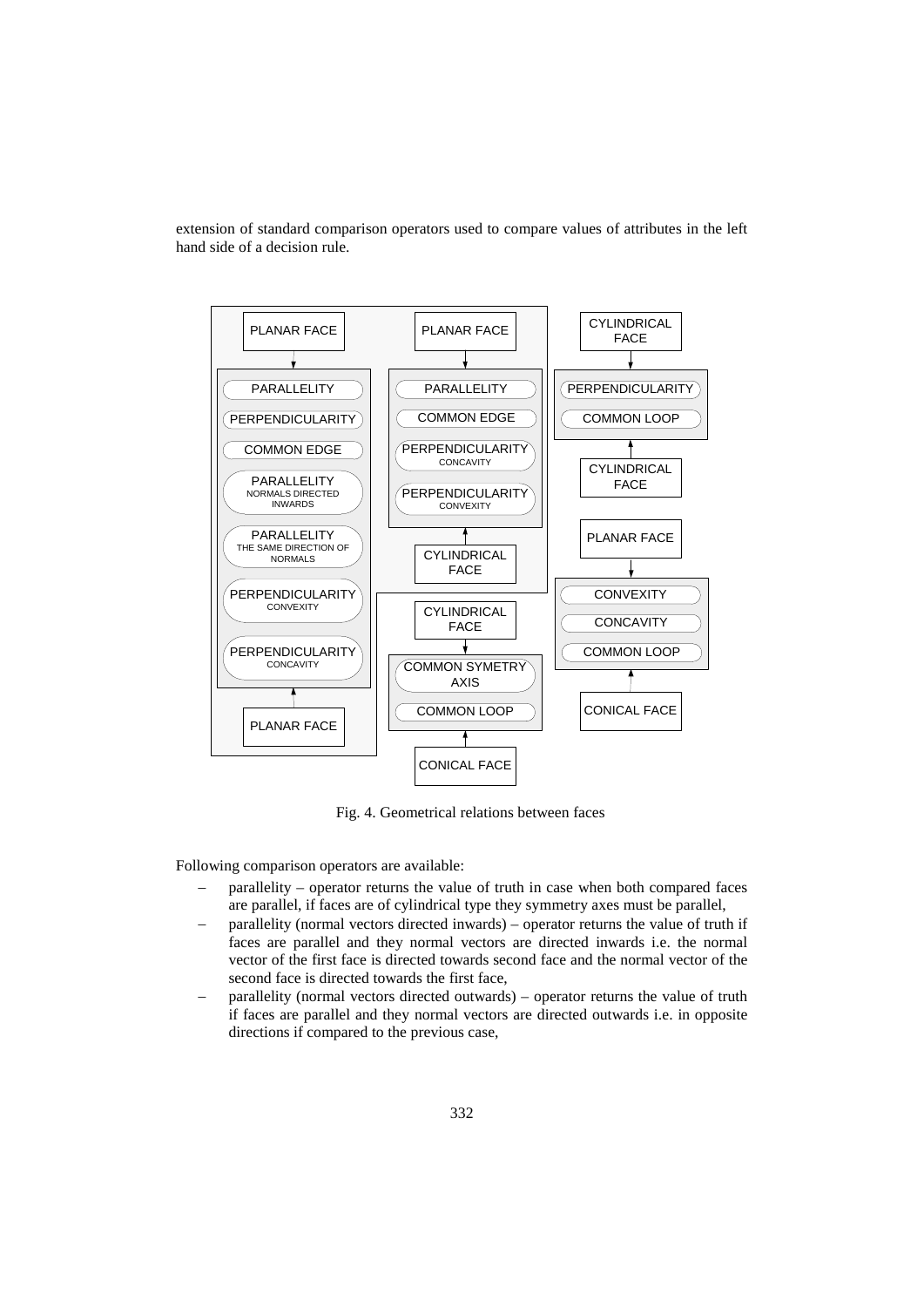- − perpendicularity operator returns the value of truth if faces are planar and perpendicular or faces are cylindrical or conical and they symmetry axes are perpendicular,
- − perpendicularity (concavity) the operator returns the value o truth if the previous condition takes place and the transformation of the normal vector of the first face into the normal vector of the second face requires its rotation about 270 degrees assuming that the normal vector during this rotation will not get into a part's body. This kind of relation takes place between faces constituting a pocket, a groove or a step,
- − perpendicularity (convexity) the operator returns the value o truth if the perpendicularity operator returns truth and the transformation of the normal vector of the first face into the normal vector of the second face requires its rotation about 90 degrees also assuming that the normal vector during this rotation will not get into the part's body.
- − common edge operator returns the value of truth if two faces share an edge which belongs to internal or external loop of both faces,
- − common edge operator returns truth if two faces share a loop. In most cases a common loop is external to one face and internal to the other. Such kind of relation occurs between a cylindrical face of a hole and a planar face in which the hole is made.

The user is provider only with applicable operators it is they depend on types of compared faces. The definition of a machining feature requires also specifying basic parameters of every face constituting this feature. The first parameter determines if a face can or cannot have an internal loop. Setting the value of this parameter to the truth allows some feature-feature interactions. The most common example of such interaction is nesting i.e. one machining feature is placed on a face belonging to another feature e.g. a hole on a bottom face of a pocket or a pocket in a pocket.

The next parameter of every face determines if the face will belong to a machining feature. In some cases the definition of the machining feature requires analyzing types of surrounding faces e.g. simple holes must be placed on a planar face, but this planar face will not belong to recognized machining features.

Parameters of faces will be described on a machining feature of pocket type presented in fig. 5.

However, a simple pocket consists of only five planar faces, six planar faces must be analyzed to recognize this type of a machining feature. Five of this six faces will constitute the machining feature and the sixth one defines only the type of a face the simple pocket is nested in. Such condition allows recognition of both pockets laying on external faces and nested in another machining feature. According to the pocket presented in fig 5. parameters of faces are as follows:

- face 1 planar, may have internal loops, does not belong to a feature,
- faces 2, 3, 5,  $6$  planar, cannot include internal loops, belong to the feature,
- $face 4$  planar, may have internal loops, belong to the feature.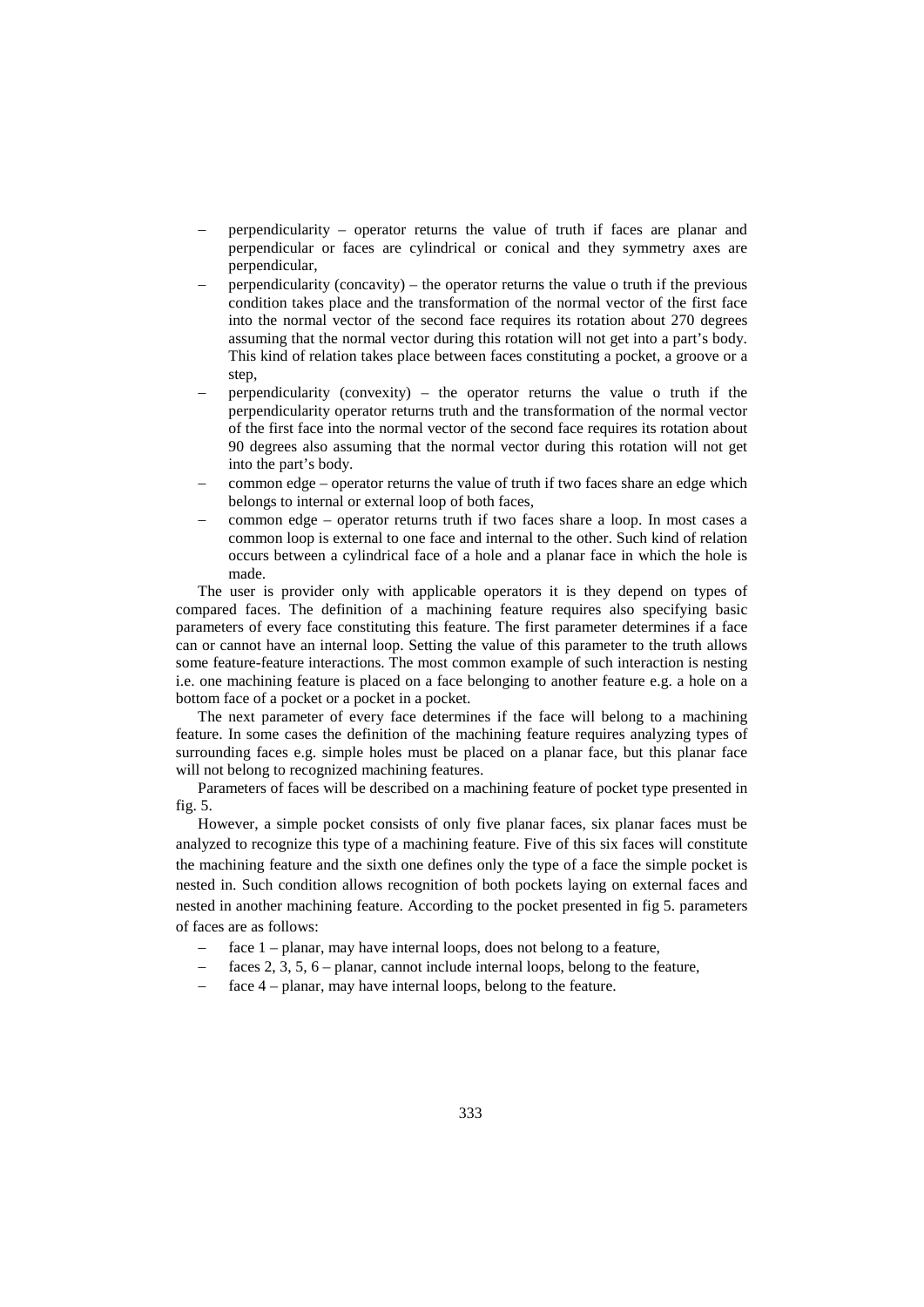

Fig. 5. Simple pocket example

Face-face relations which can be used to create the recognition pattern of the simple pocket presented in fig. 5 are listed below (different combinations of conditions exist):

- face  $2 \leq 2$  face  $3$  perpendicularity, normal vectors directed inwards,
- face  $2 \lt\gt$  face  $5$  perpendicularity, normal vectors directed inwards,
- face  $5 \le$  face  $6$  perpendicularity, normal vectors directed inwards,
- face  $5 \le$  face  $3$  perpendicularity, normal vectors directed inwards,
- face  $2 \le$  > face  $4$  common edge,
- face  $3 \le$  > face  $4$  common edge,
- face  $5 \le$  > face  $4$  common edge,
- face  $6 \le$  > face  $4$  common edge,
- face  $2 \lt\gt$  face  $1 -$  common edge,
- face  $3 \le$  > face  $1$  common edge,
- face  $5 \le$  > face  $1$  common edge,
- face  $6 \le$  > face  $1$  common edge,
- face  $2 \le$  > face  $3$  common edge,
- − face 2 <-> face 5 common edge,
- face  $3 \le$  > face  $6$  common edge,
- face  $5 \le$  > face  $6$  common edge.

Presented list of conditions defining the simple pocket is not the only one – sets of different conditions may be used to define the same machining feature. E.g. instead of perpendicularity of adjacent faces, parallelity of opposite faces might be used.

In case conditions are fulfilled the rule is fired what means that a piece of knowledge defined in the right hand side of the searching rule will be added to the knowledge base. What differs presented system from a typical rule-based expert system is the complexity of conclusions. Instead of a single fact or a list of facts they may include a hierarchical structure having unlimited number of objects and attributes whose values may depend on attributes from the left hand side of a rule. Described structure is added to the knowledge base as a child-object of MF object (abbreviation from machining features – root object for every machining feature I the knowledge base). The name of an added feature is followed by a number equals to the number of machining features in the knowledge base. This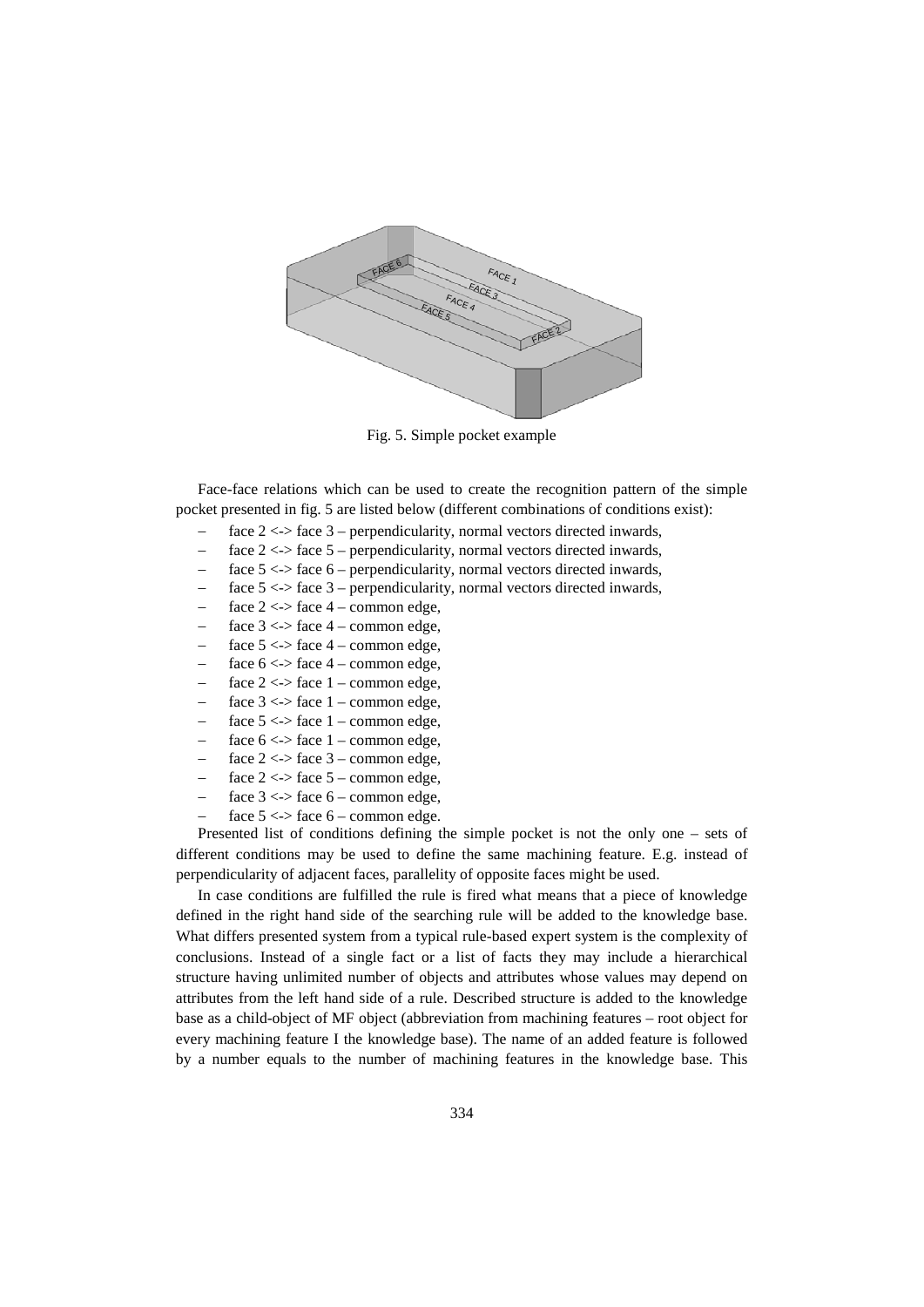number is added automatically and guaranties that the name of a just added features is unique in the scope of MF object. The names of objects and attributes defining a machining feature of specific type and their structure are defined by the user. Practically no limitations in these aspects exists. Such an approach allows creating machining features patterns precisely adjusted to specific needs.

The dialog designed to define machining features patterns is presented in fig. 6.

| B<br>$\mathbf{x}$ |  |  |  |  |
|-------------------|--|--|--|--|
| number of faces   |  |  |  |  |
|                   |  |  |  |  |
| intemal loops     |  |  |  |  |
|                   |  |  |  |  |
|                   |  |  |  |  |
|                   |  |  |  |  |
|                   |  |  |  |  |
|                   |  |  |  |  |
| Delete            |  |  |  |  |
|                   |  |  |  |  |
|                   |  |  |  |  |
| Edit              |  |  |  |  |
|                   |  |  |  |  |
|                   |  |  |  |  |
| Delete            |  |  |  |  |
|                   |  |  |  |  |
|                   |  |  |  |  |
|                   |  |  |  |  |
|                   |  |  |  |  |
| Delete            |  |  |  |  |
|                   |  |  |  |  |
| Edit              |  |  |  |  |
|                   |  |  |  |  |
|                   |  |  |  |  |
|                   |  |  |  |  |
|                   |  |  |  |  |
| property          |  |  |  |  |
|                   |  |  |  |  |
|                   |  |  |  |  |
| face 2            |  |  |  |  |
|                   |  |  |  |  |
|                   |  |  |  |  |
|                   |  |  |  |  |
|                   |  |  |  |  |
|                   |  |  |  |  |

Fig. 6. Machining features patterns definition dialog

Presented approach allows creating rules consisting of geometrical dependencies with minimized risk of errors – the user do not have to describe geometrical dependencies